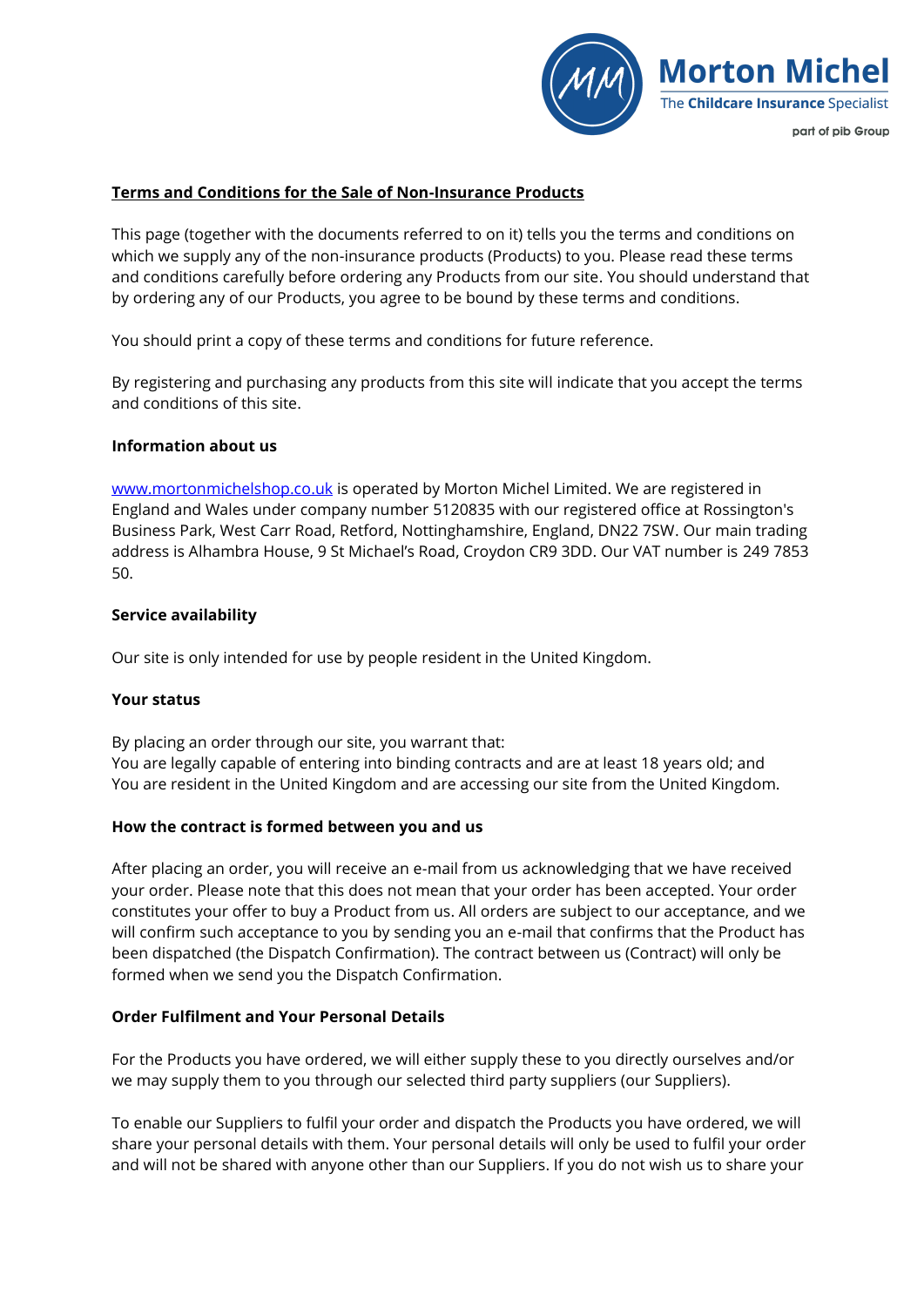personal details with our Suppliers, we may not be able to fulfil your order. If that is the case then you must inform us in writing, in which case we will not send you the Products and we will refund the payment made by you.

For the avoidance of doubt, any order you place for Products is placed with us, and you should raise any problems with us.

# **Availability and delivery**

Your order will be fulfilled by the delivery date set out in the Dispatch Confirmation or, if no delivery date is specified, then within 30 days of the date of the Dispatch Confirmation, unless there are exceptional circumstances.

## **Risk and title**

The Products will be at your risk from the time of delivery.

Ownership of the Products will only pass to you when we receive full payment of all sums due in respect of the Products, including delivery charges if applicable.

## **Price and payment**

The price of any Products will be as quoted on our site from time to time, except in cases of obvious error.

These prices include VAT except where stated and exclude delivery costs.

Prices are liable to change at any time, but changes will not affect orders in respect of which we have already sent you a Dispatch Confirmation.

It is always possible that, despite our best efforts, some of the Products listed on our site may be incorrectly priced. We will normally verify prices as part of our dispatch procedures so that, where a Product's correct price is less than our stated price, we will refund any overcharged amount on dispatch. If a Product's correct price is higher than the price stated on our site, we will normally, at our discretion, either contact you for instructions before dispatching the Product, or reject your order and notify you of such rejection.

We are under no obligation to provide the Product to you at the incorrect (lower) price, even after we have sent you a Dispatch Confirmation, if the pricing error is obvious and unmistakeable and could have reasonably been recognised by you as a mis-pricing. Payment for all Products must be by credit or debit card. We accept payment with VISA, UK Maestro, Electron, Mastercard, JCB/JCL, Solo. We will charge your credit or debit card at point of order.

# **Our refunds policy**

When you return a Product to us:

because you have cancelled the Contract between us within the seven (7) day cooling-off period (see above), we will process the refund due to you as soon as possible and, in any case, within 30 days of the day you have given notice of your cancellation. In this case, we will refund the price of the Product in full, including the cost of sending the item to you. However, you will be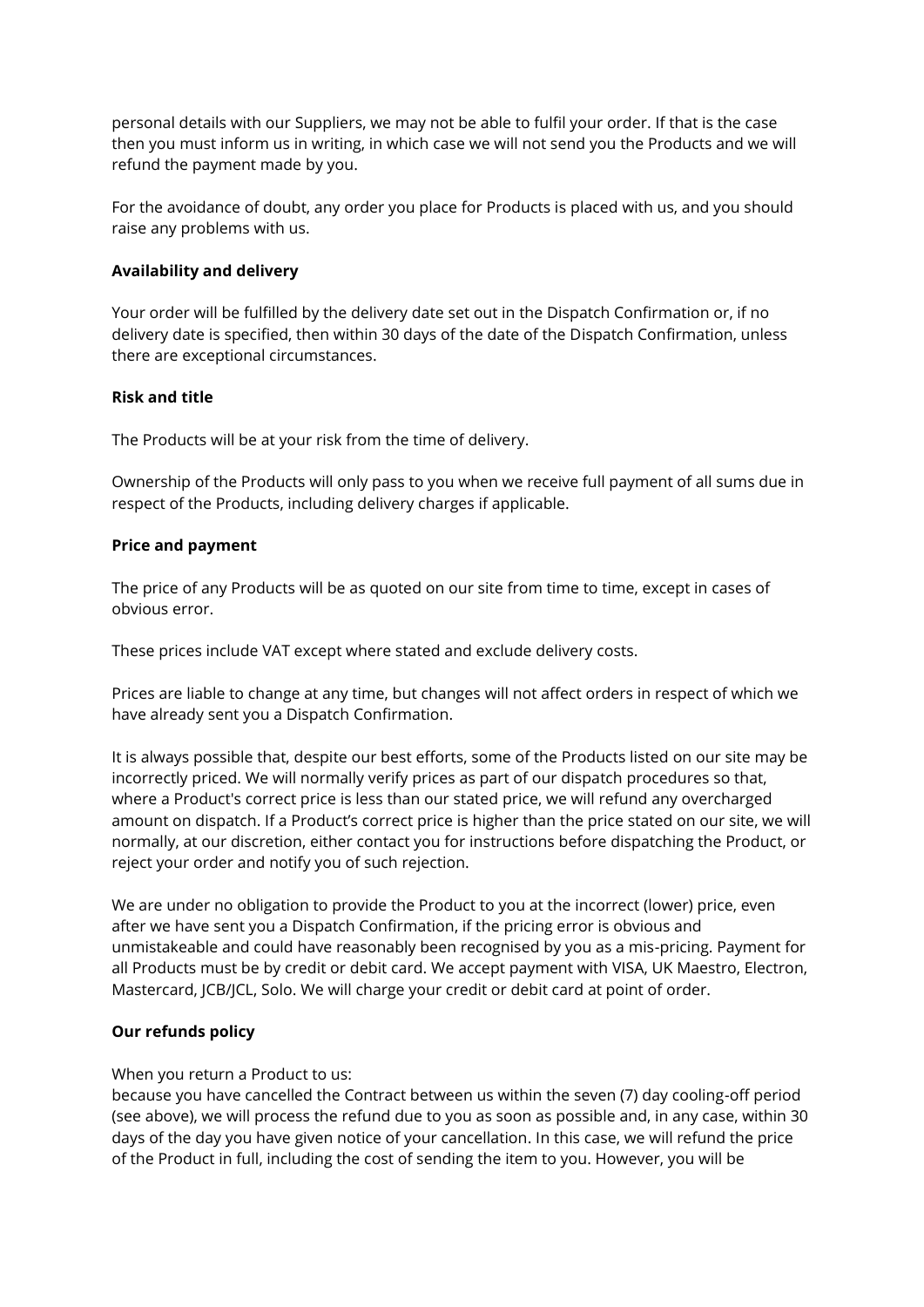responsible for the cost of returning the item to us. We will usually refund any money received from you using the same method originally used.

# **Our liability**

We warrant to you that any Product purchased from us through our site is of satisfactory quality and reasonably fit for all the purposes for which products of the kind are commonly supplied. For purchases of our Childminder Organiser product, we are not liable for anything beyond our control, nor for any indirect, special or consequential loss or damage; any other liability will not exceed 125% of the price you paid for the Organiser.

This does not include or limit in any way our liability: For death or personal injury caused by our negligence; Under section 2(3) of the Consumer Protection Act 1987; For fraud or fraudulent misrepresentation; or For any matter for which it would be illegal for us to exclude, or attempt to exclude, our liability. We are not responsible for losses (known as indirect or consequential losses) which happen as a side effect of the main loss or damage and which are not foreseeable by you and us (such as loss

of income or revenue, loss of business, loss of profits or contracts, loss of anticipated savings, loss of data, waste of management or office time) however arising and whether caused by tort (including negligence), breach of contract or otherwise, even if foreseeable.

# **Written communications**

Applicable laws require that some of the information or communications we send to you should be in writing. When using our site, you accept that communication with us will be mainly electronic. We will contact you by e-mail or provide you with information by posting notices on our website. For contractual purposes, you agree to this electronic means of communication and you acknowledge that all contracts, notices, information and other communications that we provide to you electronically comply with any legal requirement that such communications be in writing. This condition does not affect your statutory rights.

If you are a consumer, although you are not obliged to do so, for certainty and clarity we recommend that all communication and notices be in writing.

# **Notices**

All notices given by you to us must be given to Morton Michel Limited at Alhambra House, 9 St Michael's Road, Croydon CR9 3DD or by email to shop@mortonmichel.com. We may give notice to you at either the e-mail or postal address you provide to us when placing an order. Notice will be deemed received and properly served immediately when posted on our website, 24 hours after an e-mail is sent, or three days after the date of posting of any letter. In proving the service of any notice, it will be sufficient to prove, in the case of a letter, that such letter was properly addressed, stamped and placed in the post and, in the case of an e-mail, that such e-mail was sent to the specified e-mail address of the addressee.

# **Transfer of rights and obligations**

The Contract between you and us is binding on you and us and on our respective successors and assigns. You may not transfer, assign, charge or otherwise dispose of a Contract, or any of your rights or obligations arising under it, without our prior written consent.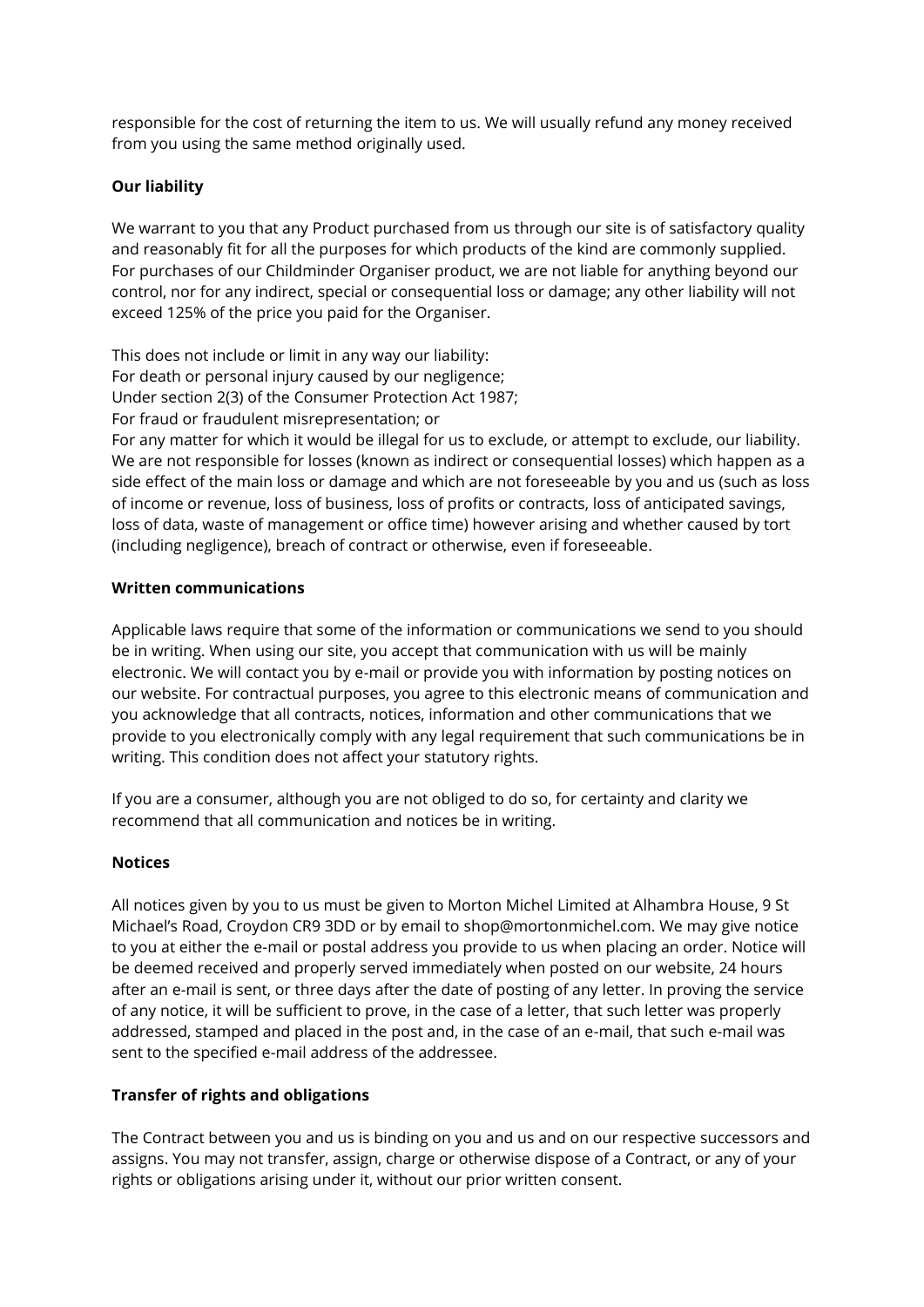We may transfer, assign, charge, sub-contract or otherwise dispose of a Contract, or any of our rights or obligations arising under it, at any time during the term of the Contract.

# **Events outside our control**

We will not be liable or responsible for any failure to perform, or delay in performance of, any of our obligations under a Contract that is caused by events outside our reasonable control (Force Majeure Event).

A Force Majeure Event includes any act, event, non-happening, omission or accident beyond our reasonable control and includes in particular (without limitation) strikes, lock-outs or other industrial action; civil commotion, riot, invasion, terrorist attack or threat of terrorist attack, war (whether declared or not) or threat or preparation for war; fire, explosion, storm, flood, earthquake, subsidence, epidemic or other natural disaster; impossibility of the use of railways, shipping, aircraft, motor transport or other means of public or private transport; impossibility of the use of public or private telecommunications networks; acts, decrees, legislation, regulations or restrictions of any government.

Our performance under any Contract is deemed to be suspended for the period that the Force Majeure Event continues, and we will have an extension of time for performance for the duration of that period. We will use our reasonable endeavours to bring the Force Majeure Event to a close or to find a solution by which our obligations under the Contract may be performed despite the Force Majeure Event.

### **Waiver**

If we fail, at any time during the term of a Contract, to insist upon strict performance of any of your obligations under the Contract or any of these terms and conditions, or if we fail to exercise any of the rights or remedies to which we are entitled under the Contract, this shall not constitute a waiver of such rights or remedies and shall not relieve you from compliance with such obligations.

A waiver by us of any default shall not constitute a waiver of any subsequent default. No waiver by us of any of these terms and conditions shall be effective unless it is expressly stated to be a waiver and is communicated to you in writing in accordance with the terms and conditions above.

# **Severability**

If any of these terms and conditions or any provisions of a Contract are determined by any competent authority to be invalid, unlawful or unenforceable to any extent, such term, condition or provision will to that extent be severed from the remaining terms, conditions and provisions which will continue to be valid to the fullest extent permitted by law.

### **Entire agreement**

We intend to rely upon these terms and conditions and any document expressly referred to in them in relation to the subject matter of any Contract. While we accept responsibility for statements and representations made by our duly authorised agents, please make sure you ask for any variations from these terms and conditions to be confirmed in writing.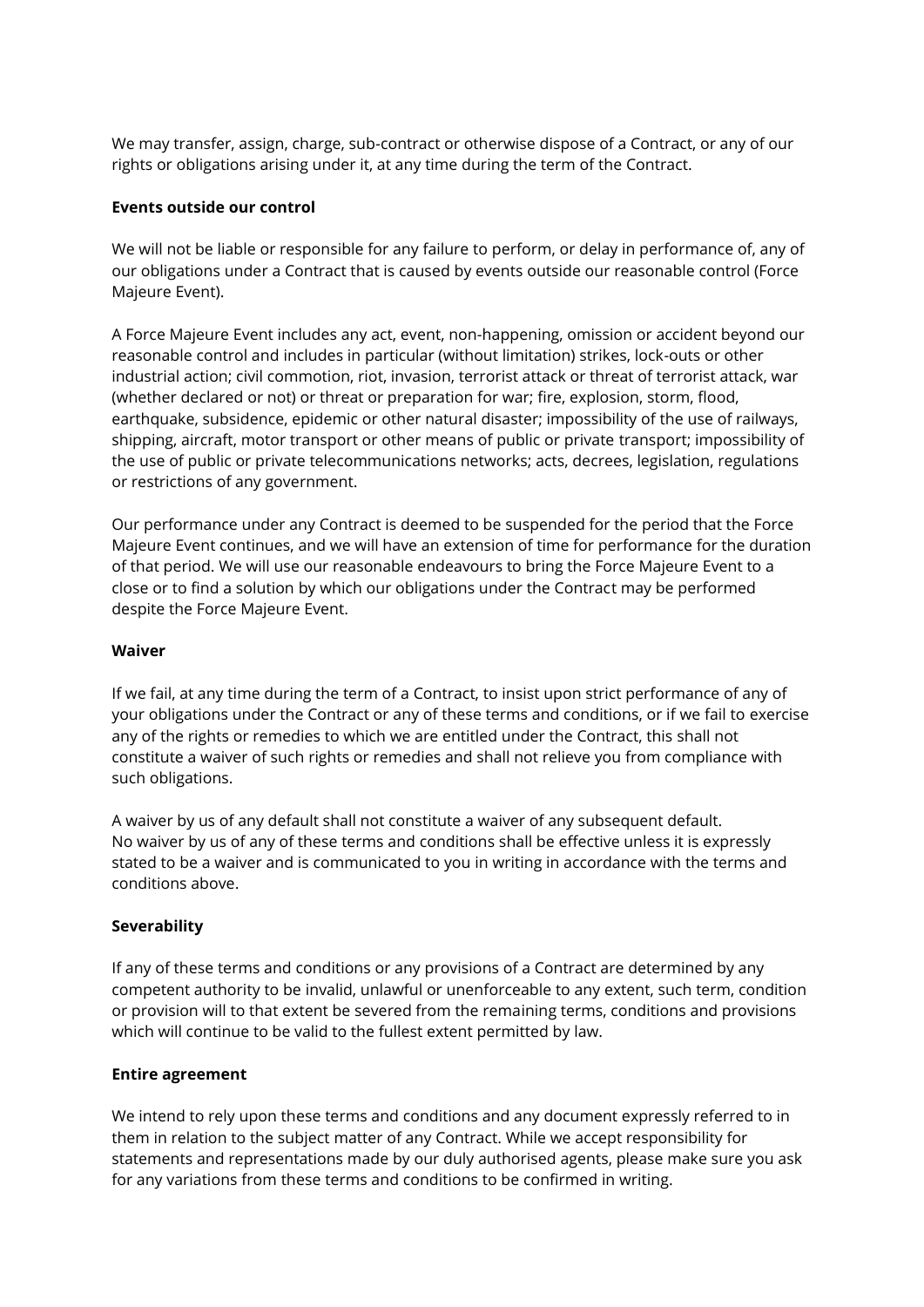## **Our right to vary these terms and conditions**

We have the right to revise and amend these terms and conditions from time to time to reflect changes in market conditions affecting our business, changes in technology, changes in payment methods, changes in relevant laws and regulatory requirements and changes in our system's capabilities.

You will be subject to the policies and terms and conditions in force at the time that you order products from us, unless any change to those policies or these terms and conditions is required to be made by law or governmental authority (in which case it will apply to orders previously placed by you), or if we notify you of the change to those policies or these terms and conditions before we send you the Dispatch Confirmation (in which case we have the right to assume that you have accepted the change to the terms and conditions, unless you notify us to the contrary within seven (7) working days of receipt by you of the Products).

## **Law and jurisdiction**

Contracts for the purchase of Products through our site will be governed by English law. Any dispute arising from, or related to, such Contracts shall be subject to the non-exclusive jurisdiction of the courts of England and Wales.

## **Your rights as a Consumer**

When you purchase goods from us as a consumer you enter into a contract that is controlled by the Sale of Goods Act 1979 (amended by the Sale & Supply of Goods Act 1994 and the Sale and Supply of Goods to Consumers Regulations 2002).

The law gives you certain implied, or automatic, statutory rights under that contract. You have a right to goods that are:

**Of a Satisfactory Quality** – this means that goods must generally be free from faults or defects, be of a reasonable appearance and finish and be safe and durable.

**Fit for the Purpose** – goods should be fit for any specific or particular purpose made known at the time of the contract.

**As described** – goods should correspond with any description applied to them.

### **Instances in which you have no grounds for complaint**

You do not have grounds for complaint if you:

- were informed about the fault
- examined the item when you bought it and should have seen the fault
- caused the damage yourself
- made a mistake when buying the item
- simply changed your mind

### **Buying services**

When work is carried out by us, the law says that you can expect it to be done: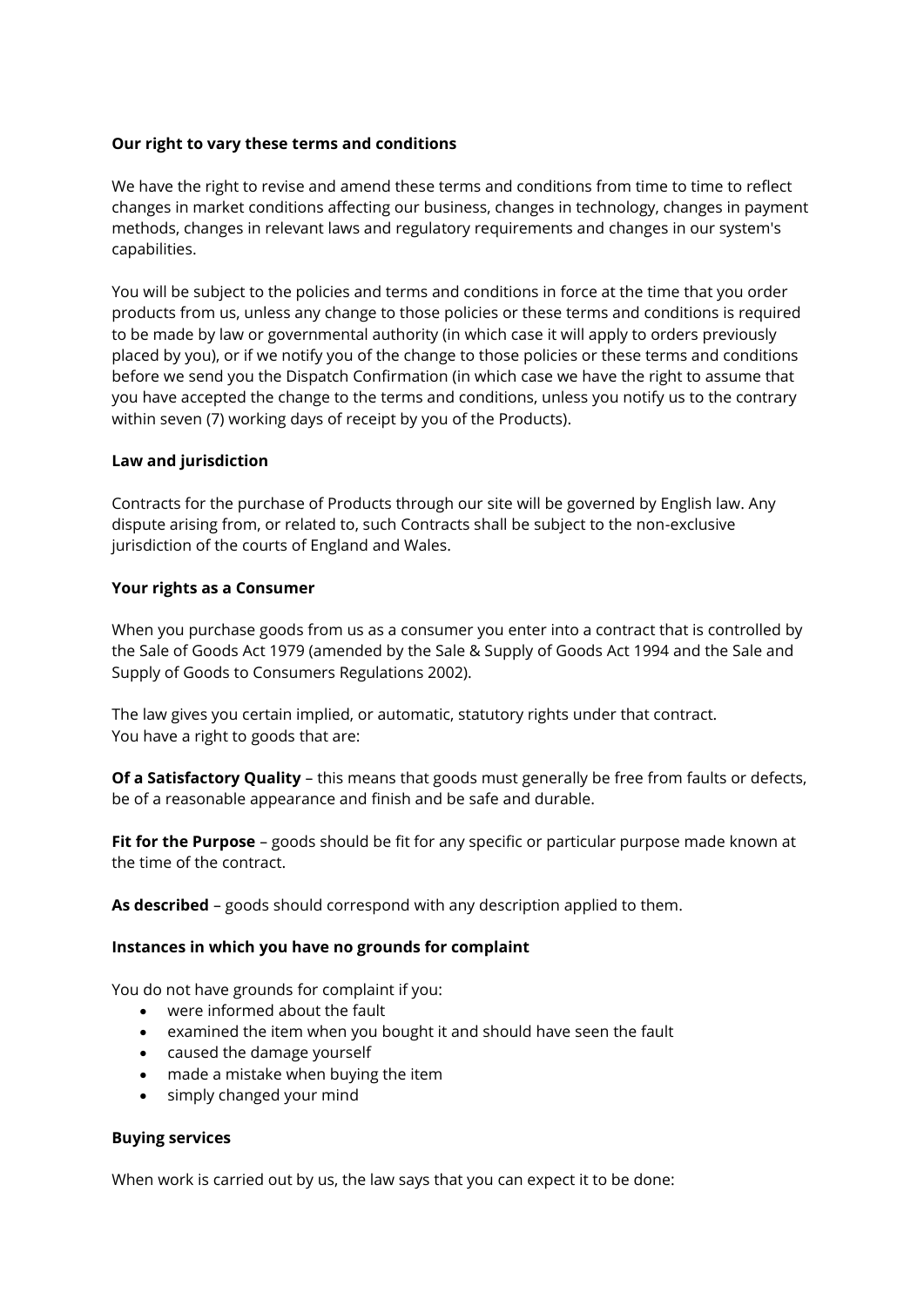with reasonable care and skill (the standards of skill is that of an 'average practitioner in that field', unless otherwise agreed)

- in a reasonable time (if there is no specific time agreed)
- for a reasonable charge (if no fixed price was set in advance)

Any goods or parts fitted as part of the contract must be of:

- satisfactory quality
- fit for their purpose
- as described

# **Shopping from Home**

When shopping from home you additionally have the right to:

- clear information before placing an order
- written information about a purchase
- a '7 day cooling off' period during which an order can be cancelled without any reason and a full refund made
- a full refund if goods or services are not provided by an agreed date or within 30 days of placing an order if no date was agreed
- protection against credit card fraud

Your home shopping rights only apply to goods or services you buy from us without face-to-face contact. They do not apply to financial services, such as insurance or banking as these are regulated by the Financial Conduct Authority (FCA).

# **Terms and Conditions of Sale for the Complete Online Childminder Organiser, stationery products, record packs, daily diaries and personalised badge**

1. These terms and conditions apply to the purchase of products from Morton Michel Limited, including but not limited to the Complete Online Childminder Organiser, stationery products, record packs, daily diaries and personalised badge. Please refer to Morton Michel's Terms of Business leaflet for the Child*Minder* insurance policy. All other terms and conditions are excluded.

2. We have taken care to ensure that the information, documentation and advice contained in the Complete Online Childminder Organiser and in our other stationery products/record packs/daily diaries is/are accurate and helpful at the time of going to press.

Morton Michel's liability for:

(a) any inaccuracies, errors or omissions that may occur in any of the Complete Online Childminder Organiser forms or for how you use them; and (b) any inaccuracies, errors or omissions in any of our stationery products/record packs/daily diaries or for how you use them, is limited.

We cannot accept any liability for anything beyond our control, nor for any loss or damage which was not foreseeable or which is too remote (what are known as indirect, special or consequential loss or damage); any other liability will not exceed 125% of the price you paid for the Complete Online Childminder Organiser or stationery products/record packs/daily diary, as the case may be.